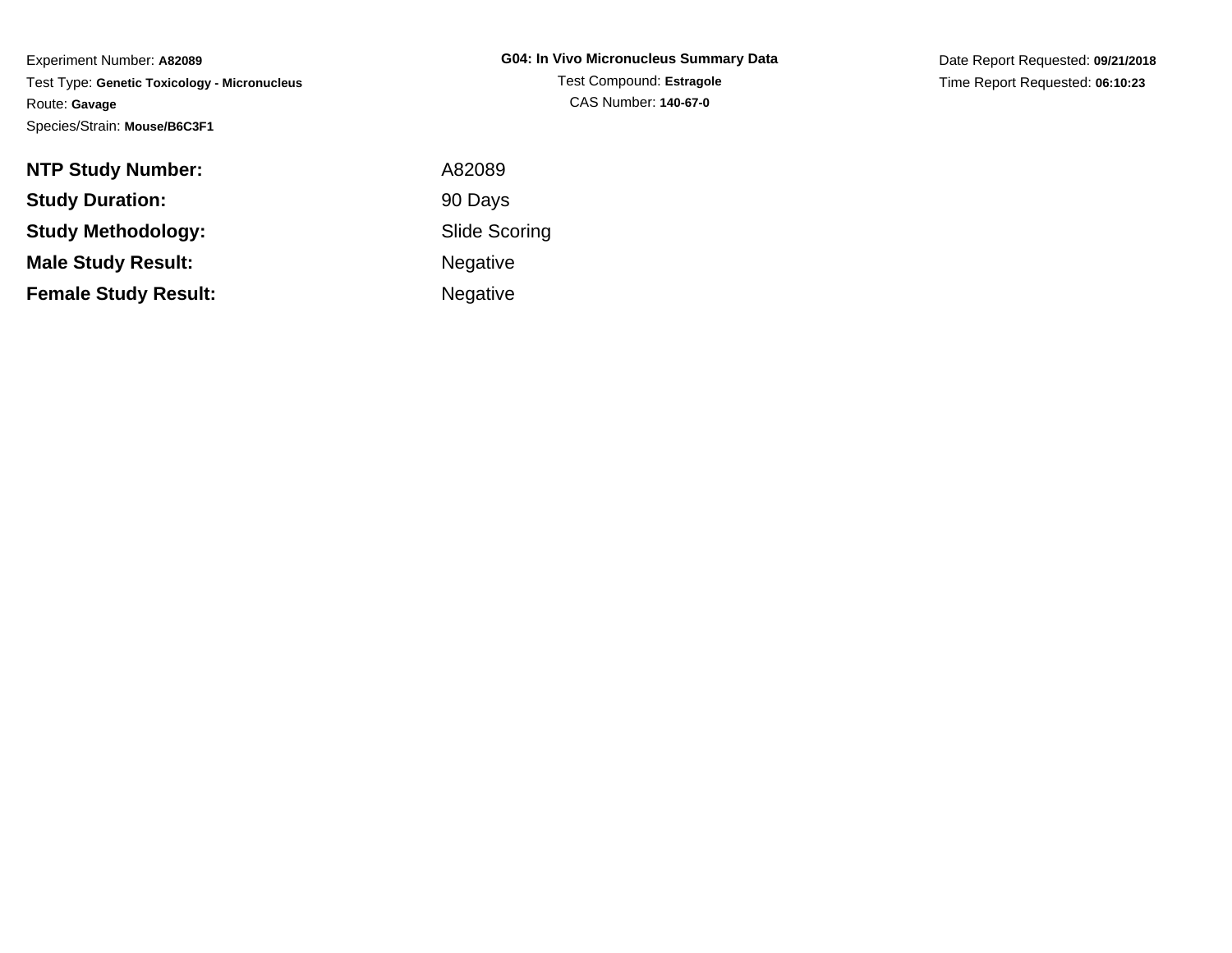|                              | <b>MN NCE/1000</b> |                 |         |
|------------------------------|--------------------|-----------------|---------|
| Dose (mg/kg)                 | N                  | Mean $\pm$ SEM  | p-Value |
| Vehicle Control <sup>1</sup> | 5                  | $1.00 \pm 0.22$ |         |
| 37.5                         | 5                  | $1.20 \pm 0.34$ | 0.3348  |
| 75.0                         | 5                  | $1.10 \pm 0.19$ | 0.4136  |
| 150.0                        | 5                  | $1.20 \pm 0.25$ | 0.3348  |
| 300.0                        | 5                  | $1.50 \pm 0.16$ | 0.1585  |
| 600.0                        | 5                  | $0.70 \pm 0.46$ | 0.7667  |
| Trend p-Value                |                    | 0.7630          |         |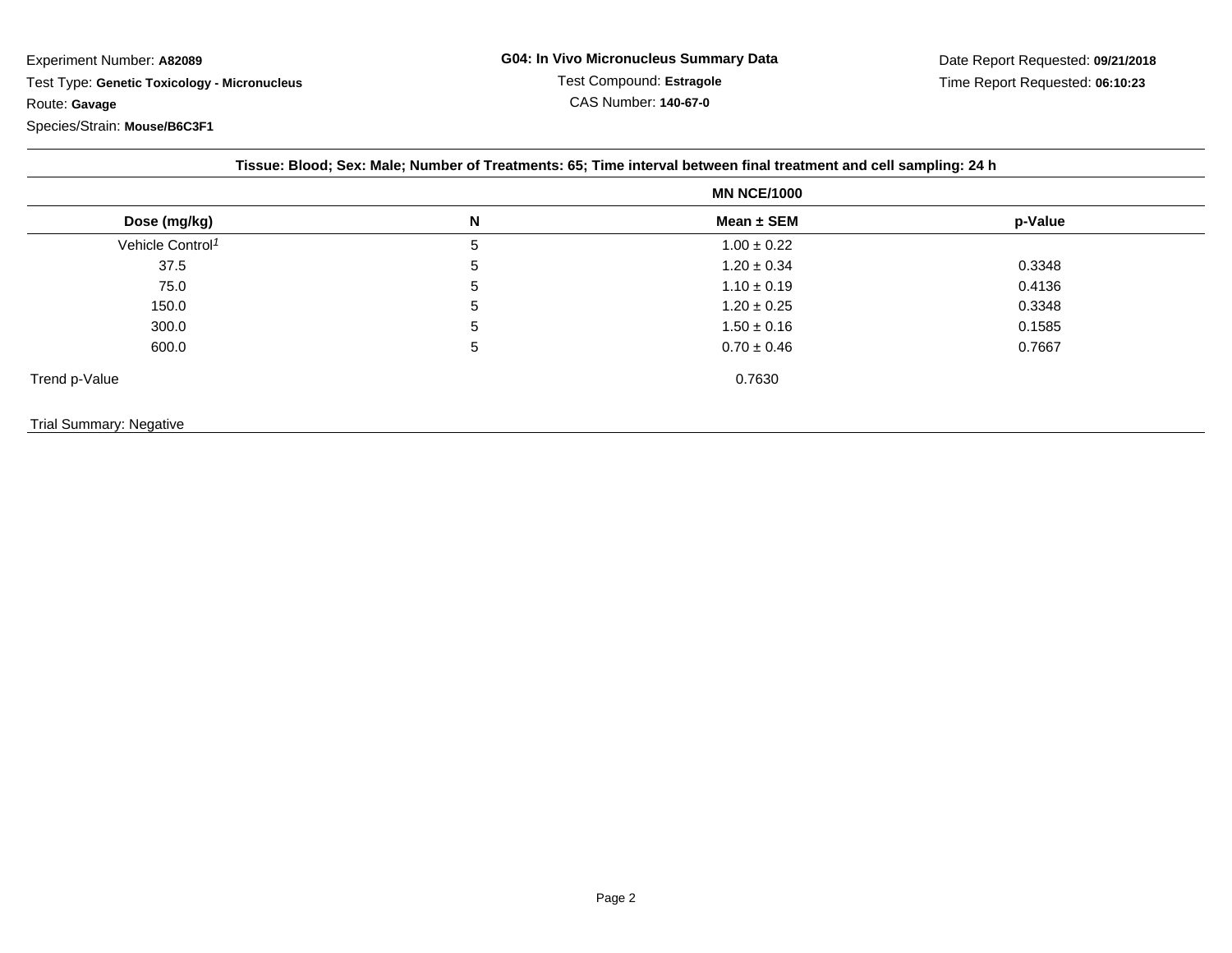| Dose (mg/kg)                 | <b>MN NCE/1000</b> |                 |         |
|------------------------------|--------------------|-----------------|---------|
|                              | N                  | Mean $\pm$ SEM  | p-Value |
| Vehicle Control <sup>1</sup> | 5                  | $1.00 \pm 0.22$ |         |
| 37.5                         | 5                  | $0.90 \pm 0.46$ | 0.5908  |
| 75.0                         | $\mathbf b$        | $0.40 \pm 0.29$ | 0.9457  |
| 150.0                        | 5                  | $0.90 \pm 0.19$ | 0.5908  |
| 300.0                        | 5                  | $0.50 \pm 0.27$ | 0.9017  |
| Trend p-Value                |                    | 0.8520          |         |